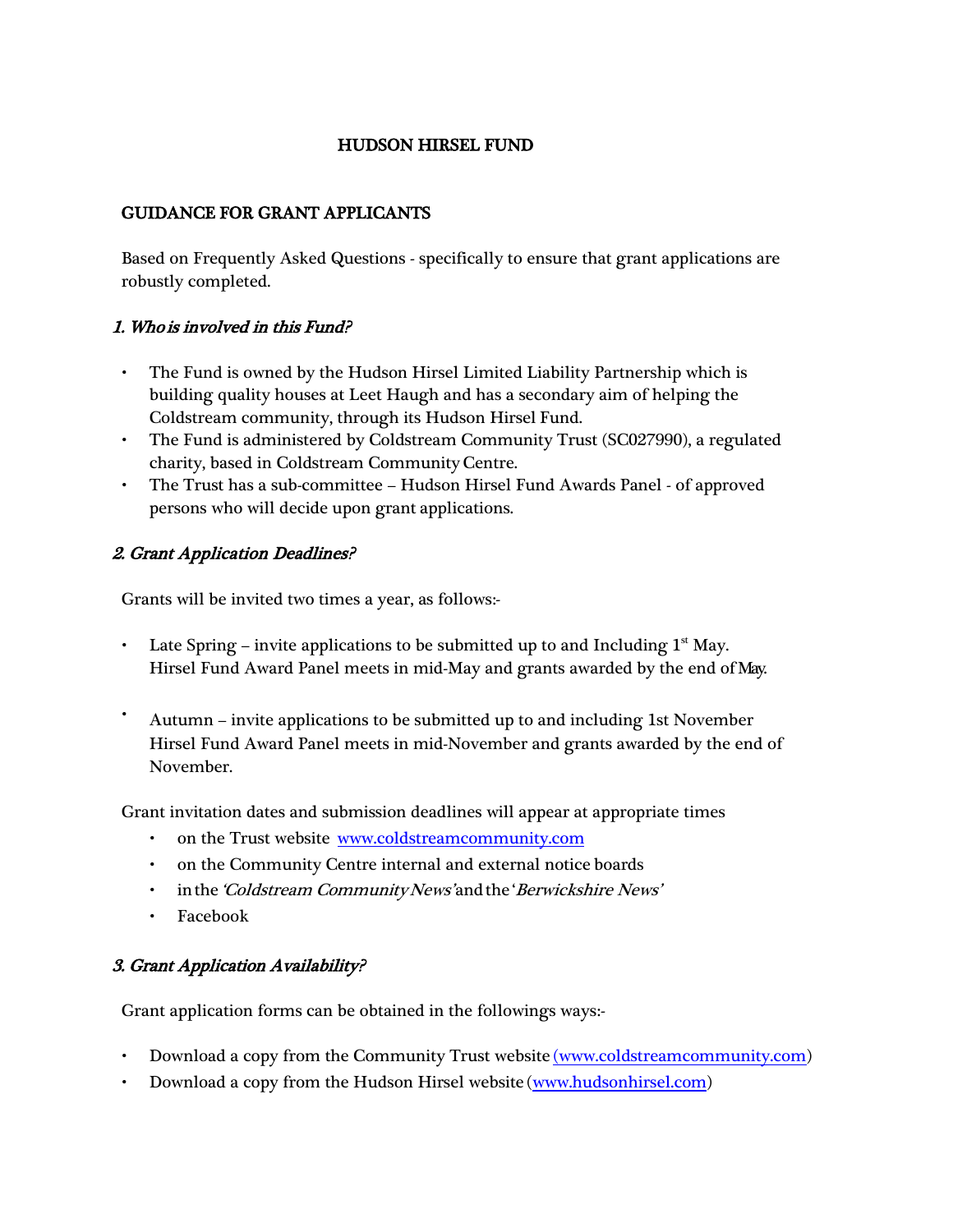- By post to your letter box if you live in Coldstream
- By hand from the Community Centre (01890 883332)

### 4. Submitting your application?

Grant applications can be submitted in the following ways:-

- By post to: Hudson Hirsel Fund. Coldstream Community Trust, Community Centre, High Street, Coldstream, TD12 4AP
- By e-mail to: [admin@coldstreamcommunity.com](mailto:admin@coldstreamcommunity.com)
- We prefer grant applications submitted in digital, PDF format.

The Hudson Hirsel Fund is set up for the advancement of public benefit within the community of Coldstream and environs, specifically:

- The advancement of education
- The advancement of citizenship or community development; (including rural or town regeneration and the promotion of civic responsibility, volunteering, the voluntary sector or the effectiveness or the efficiency of charities)
- The advancement of the arts, heritage, culture or science
- The provision or improvement of recreational facilities, or the organisation of recreational activities, with the object of improving the conditions of life of the public at large
- The advancement of environmental protection or improvement

Grant applications must advance one or more of the above aims. Over the years the HHF Awards Panel will seek to maintain a balance, encouraging projects of great benefit to a small number of the very needy and others of wider benefit to the many. Similarly, the panel will seek to establish a balance between those who meet only one aim and those who meet more than one.

The fund can award grants which

- Contribute towards running costs or capital initiatives
- are 'seed funding' for larger projects
- help organisations maintain the momentum of their basic aims and objectives
- are entirely new initiatives

### 6. What Organisations in the Coldstream area do we fund?

Organisations in the area covered by Coldstream and District Community Council:

- Voluntary Organisations with an approved constitution.
- Charities regulated by the Charity Regulator, OSCR.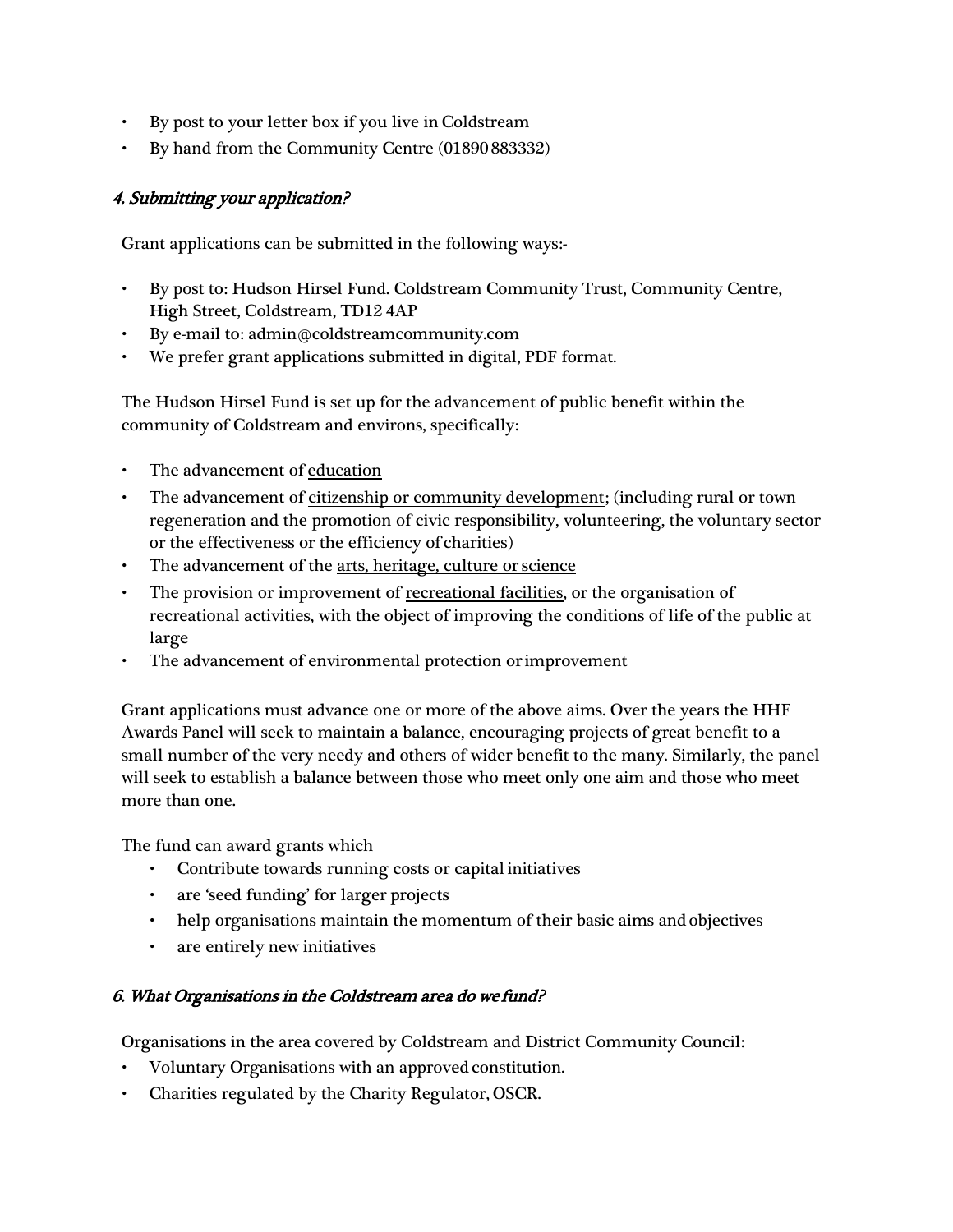• Community Interest Companies where there is clear evidence that assets are locked in the community.

However, organisations or individuals not listed immediately above can still apply for grants if they can demonstrate compliance with the list in item 5 and the funding will make a difference.

We can also consider funding organisations that are newly-formed if they can demonstrate they are likely to be effective in the community.

# 7. Who don't we fund?

- Businesses and private sector bodies
- Political Parties
- Pressure Groups
- Voluntary Organisations that are not constituted and accountable
- Bodies outside the Coldstream and District Community Council area
- Coldstream Community Trust
- Local Authorities

However, we will consider funding bodies outside the Coldstream and District Community Council area if the activities they are involved in will impact positively on our district.

# 8. How much can we fund?

- The level of available grant funding depends on the sale of houses at Leet Haugh and can therefore vary.
- For the time being, grants up to £3,000 can be considered.
- However, there is likely to be competition for the funding and therefore your grant application has to answer robustly the funding questions.
- The upper limit of funding can change and the community would be notified of this through the Trust website [www.coldstreamcommunity.com](http://www.coldstreamcommunity.com/) and the media.

# 9. Grant Conditions?

- We need to see evidence that the grant has been spent on the aim and objective you applied for. If there is no evidence, then the grant should be returned and the body is then barred from claiming a grant for another 2 years.
- Bodies cannot claim more than one grant in a calendar year, unless there are exceptional circumstances.
- If you are awarded a grant, you will be asked to acknowledge Hudson Hirsel LLP within your grant-receiving body and externally.